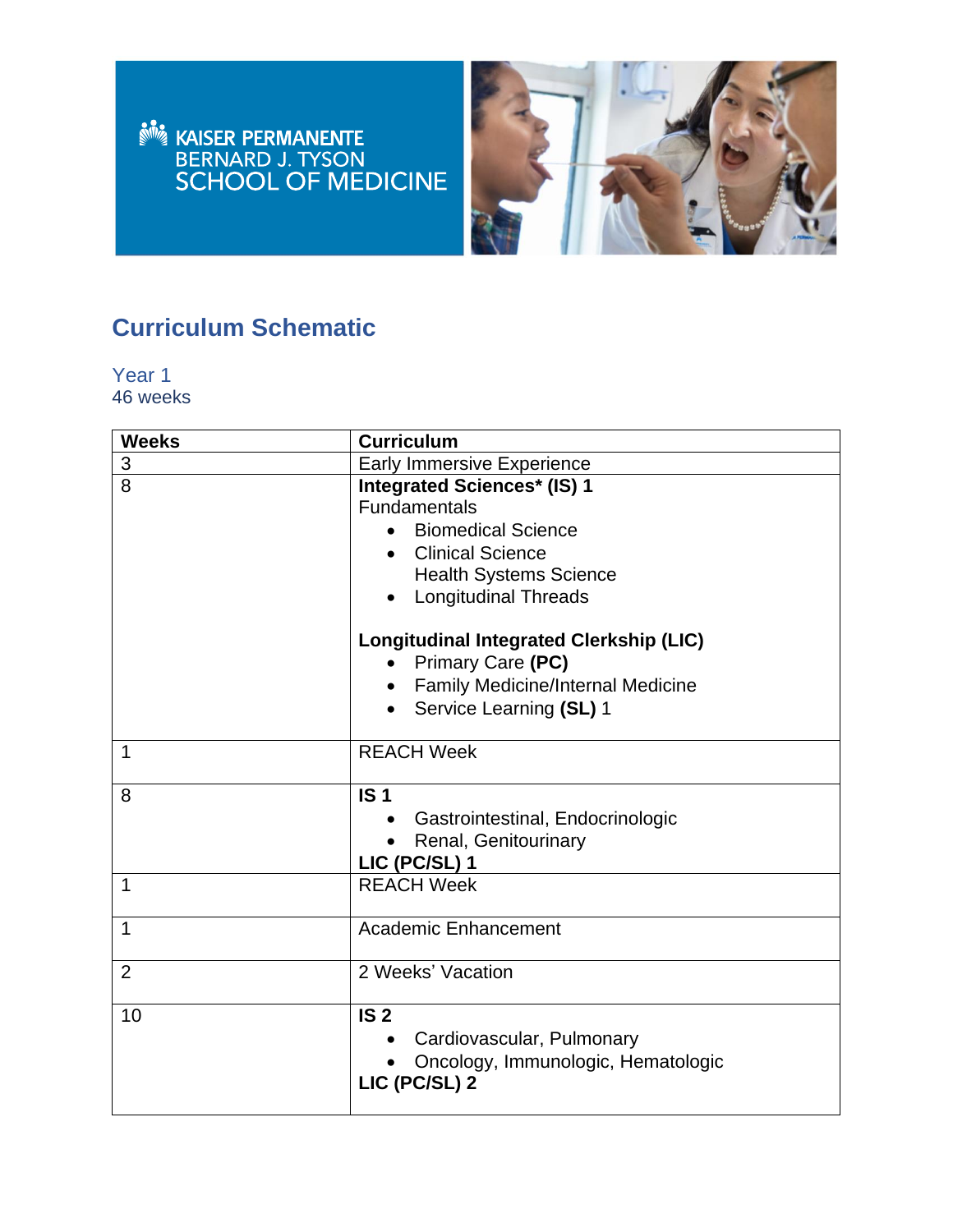## **NASER PERMANENTE<br>BERNARD J. TYSON<br>SCHOOL OF MEDICINE**



| <b>Weeks</b>   | <b>Curriculum</b>                                                                                                                                                      |
|----------------|------------------------------------------------------------------------------------------------------------------------------------------------------------------------|
|                | <b>REACH Week</b>                                                                                                                                                      |
| 3              | IS <sub>2</sub><br><b>Infectious Disease</b><br>LIC (PC/SL) 2                                                                                                          |
| 1              | 1 Week Vacation                                                                                                                                                        |
| 10             | IS <sub>2</sub><br>Mind, Brain, Behavior<br>$\bullet$<br>Musculoskeletal, Dermatologic, Rheumatologic<br>$\bullet$<br>Reproductive, Human Development<br>LIC (PC/SL) 2 |
| 1              | <b>Reach Week</b>                                                                                                                                                      |
| $\overline{2}$ | 2 Weeks' Vacation                                                                                                                                                      |

\*All Integrated Sciences Courses include Biomedical Science, Clinical Science, Health Systems Science and four longitudinal threads (Equity, Inclusion, & Diversity; Health Promotion; Interprofessional Collaboration; and Leadership)

### Year 2

### 45 weeks

| <b>Weeks</b>  | <b>Curriculum</b>            |
|---------------|------------------------------|
| 4             | 4 Weeks' Vacation            |
| 1 $(4$ total) | <b>Inpatient Immersion</b>   |
|               | Medicine<br>$\bullet$        |
|               | Pediatrics<br>$\bullet$      |
|               | L&D<br>$\bullet$             |
|               | Surgery<br>$\bullet$         |
|               |                              |
| 6             | <b>Integrated Sciences 3</b> |
|               | Fundamentals                 |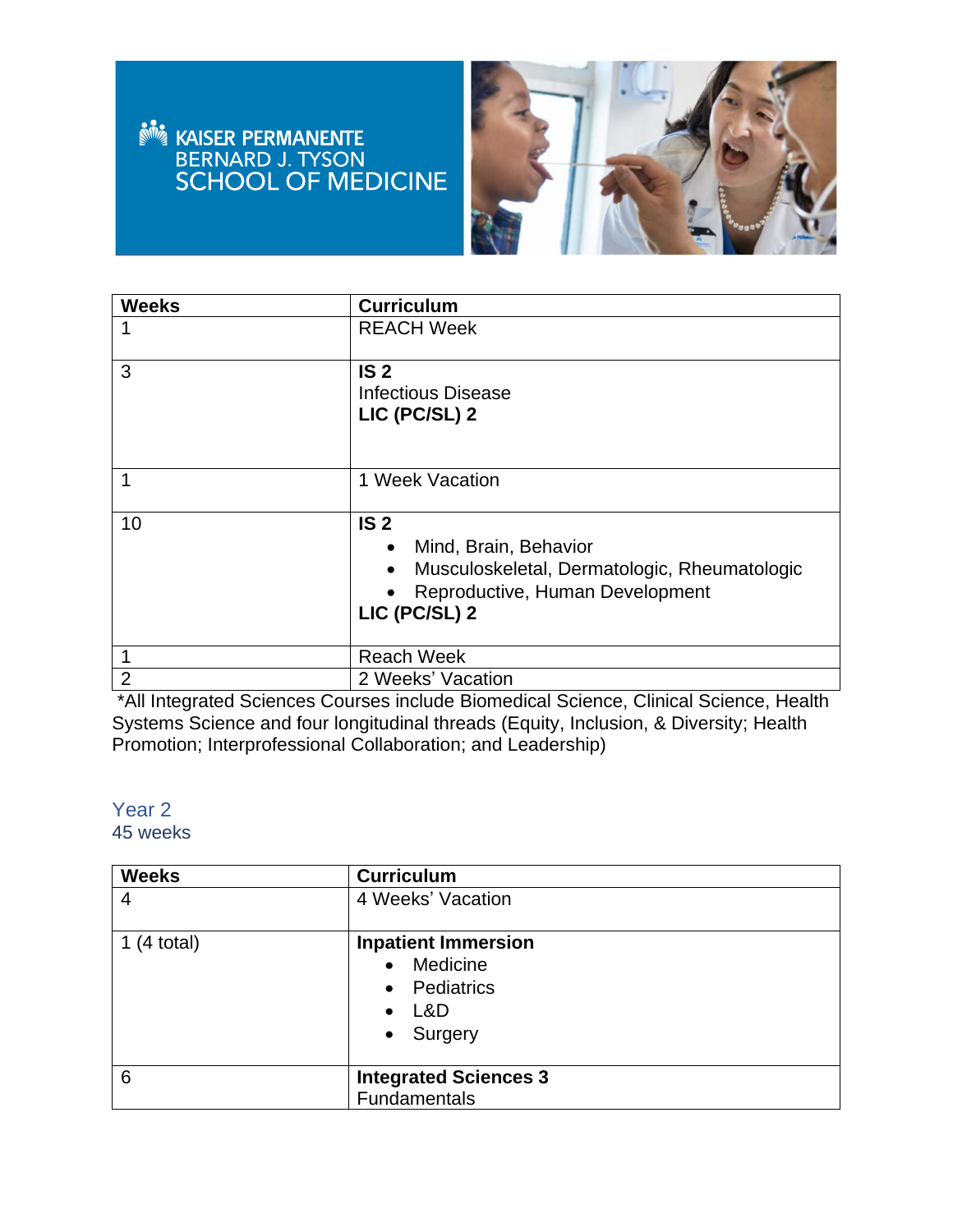# EN ER EN ANTENNE



| <b>Weeks</b>   | <b>Curriculum</b>                                                                      |
|----------------|----------------------------------------------------------------------------------------|
|                | Core Clerkships/ Service Learning** (CC/SL) 3                                          |
| 1(4 total)     | <b>Inpatient Immersion</b><br>Medicine<br>Pediatrics<br>L&D<br>Surgery                 |
| 4              | IS <sub>3</sub><br>GI, Endo<br>$(CC/SL)$ 3                                             |
| 1              | <b>REACH Week</b>                                                                      |
| 3              | IS <sub>3</sub><br>Renal, GU<br>$(CC/SL)$ 3                                            |
| 1(4 total)     | <b>Inpatient Immersion</b><br>Medicine<br>$\bullet$<br>Pediatrics<br>$-L&D$<br>Surgery |
| $\mathbf{1}$   | <b>Academic Enhancement</b>                                                            |
| $\overline{2}$ | 2 Weeks' Vacation                                                                      |
| 6              | IS <sub>4</sub><br>Cardiovascular, Pulmonary<br>$(CC/SL)$ 4                            |
| 1              | <b>REACH Week</b>                                                                      |
| 1(4 total)     | <b>Inpatient Immersion</b><br>Medicine<br>Pediatrics<br>$\bullet$                      |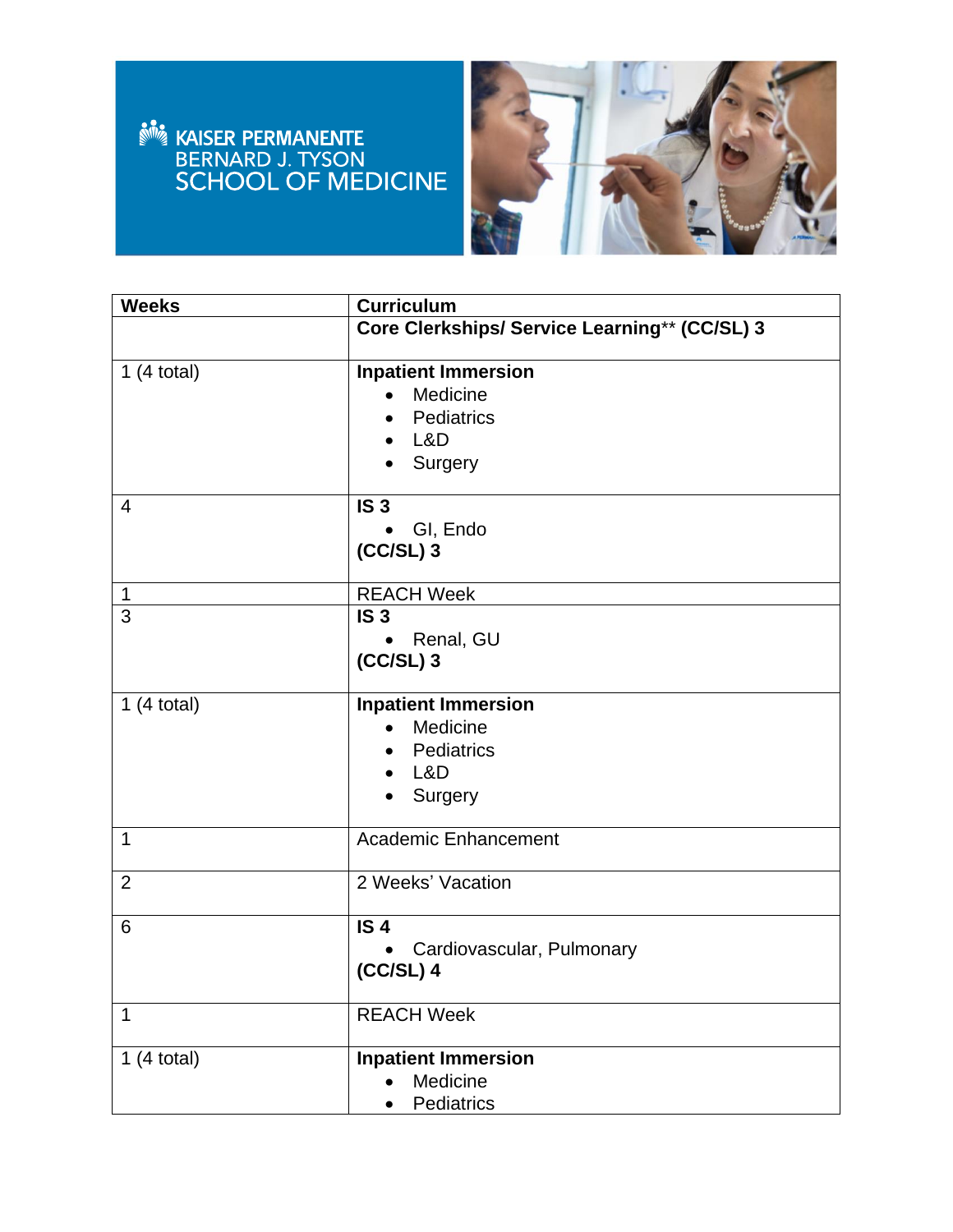## **NASER PERMANENTE<br>BERNARD J. TYSON<br>SCHOOL OF MEDICINE**



| <b>Weeks</b>   | <b>Curriculum</b>                                                                                                                                                           |
|----------------|-----------------------------------------------------------------------------------------------------------------------------------------------------------------------------|
|                | L&D<br>$\bullet$<br>Surgery<br>$\bullet$                                                                                                                                    |
| $\overline{4}$ | IS <sub>4</sub><br>Oncology, Immunologic, Hematologic<br>$(CC/SL)$ 4                                                                                                        |
| $\mathbf 1$    | <b>REACH Week</b>                                                                                                                                                           |
| $\mathbf{1}$   | 1 Week Vacation                                                                                                                                                             |
| 10             | IS <sub>4</sub><br><b>Infectious Disease</b><br>$\bullet$<br>Musculoskeletal, Dermatologic, Rheumatologic<br>$\bullet$<br>Mind, Brain, Behavior<br>$\bullet$<br>$(CC/SL)$ 4 |
| 1              | <b>REACH Week</b>                                                                                                                                                           |
| $\overline{4}$ | IS <sub>4</sub><br>Repro.<br>٠<br>Human Dev.<br>$(CC/SL)$ 4                                                                                                                 |

\*\*Core Clerkships include Emergency Medicine, Family Medicine, Internal Medicine, Obstetrics & Gynecology, Psychiatry, and Surgery

#### Year 3 46 weeks

| <b>Weeks</b> | <b>Curriculum</b>  |
|--------------|--------------------|
|              | IS <sub>4</sub>    |
|              | Repro., Human Dev. |
|              | $(CC/SL)$ 4        |
|              |                    |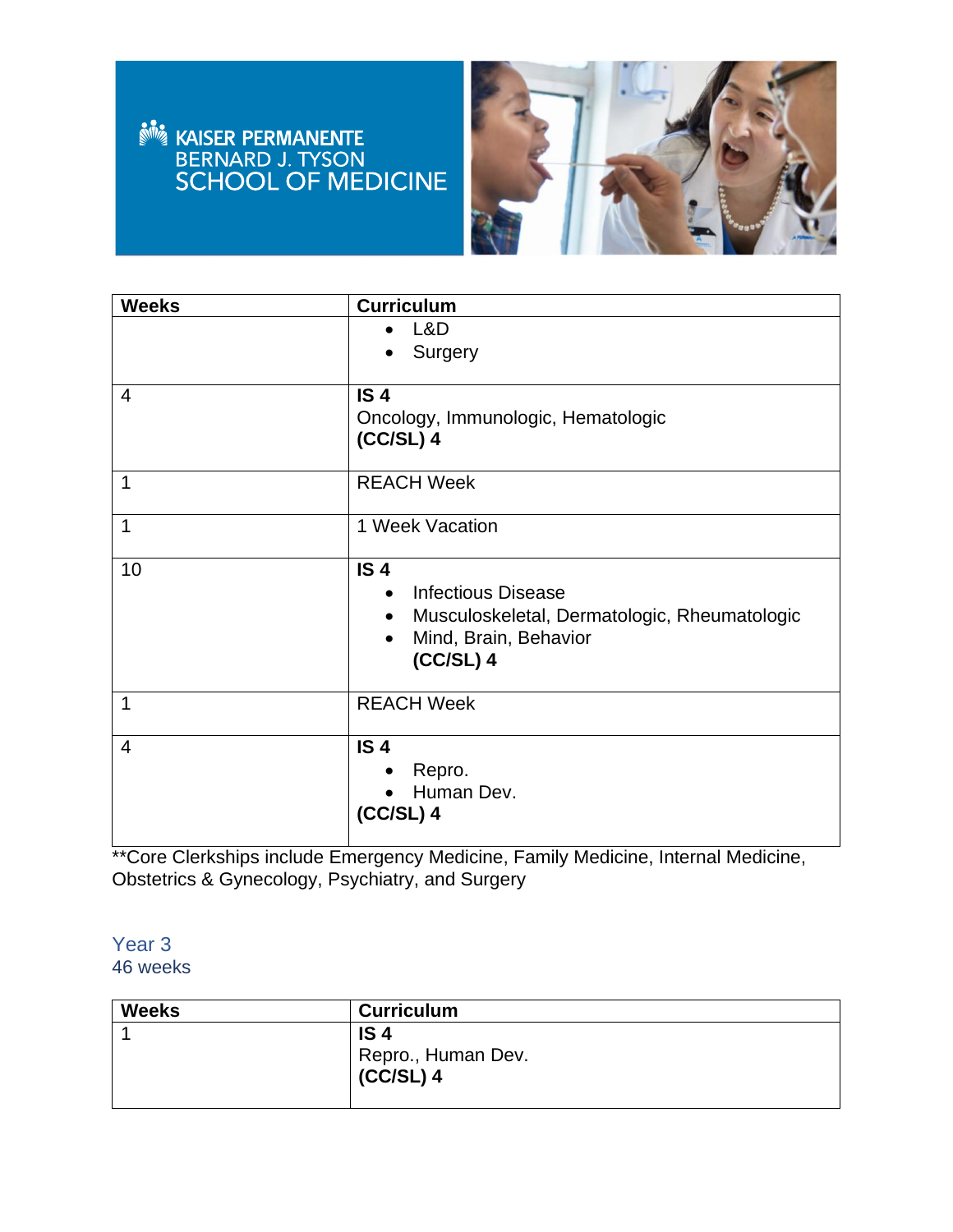# EN ERMANENTE



| <b>Weeks</b>   | <b>Curriculum</b>                                |
|----------------|--------------------------------------------------|
| $\mathbf 1$    | <b>REACH Week</b>                                |
| 6              | <b>Board Prep 6 Weeks***</b>                     |
|                | <b>Required Clinical Experiences (RCE) 5****</b> |
|                | RCE <sub>6</sub>                                 |
|                | RCE <sub>6</sub>                                 |
|                |                                                  |
| 12             | Required Clinical Experiences (RCE) 5****        |
|                | <b>Integrated Sciences (IS) 5</b>                |
|                | <b>Longitudinal Specialty Clinic (LSC) 5</b>     |
|                |                                                  |
| 1              | <b>REACH Week</b>                                |
|                |                                                  |
| $\overline{2}$ | 2 Weeks' Vacation                                |
|                |                                                  |
| 12             | RCE <sub>6</sub>                                 |
|                | IS <sub>6</sub>                                  |
|                | LSC <sub>6</sub>                                 |
|                |                                                  |
| $\mathbf 1$    | <b>REACH Week</b>                                |
| 16             | RCE <sub>6</sub>                                 |
|                | IS <sub>6</sub>                                  |
|                | LSC <sub>6</sub>                                 |

\*\*\*Required to take USMLE Step 1 before Mid-September in Year 3

#### Year 4 32 weeks

| <b>Weeks</b> | <b>Curriculum</b>                                                                                                                 |
|--------------|-----------------------------------------------------------------------------------------------------------------------------------|
|              | <b>REACH Week</b>                                                                                                                 |
|              |                                                                                                                                   |
| $12 \,$      | <b>Required Clinical Experiences (RCE) 7</b><br><b>Integrated Sciences (IS) 7</b><br><b>Longitudinal Specialty Clinic (LSC) 7</b> |
|              | <b>REACH Week</b>                                                                                                                 |